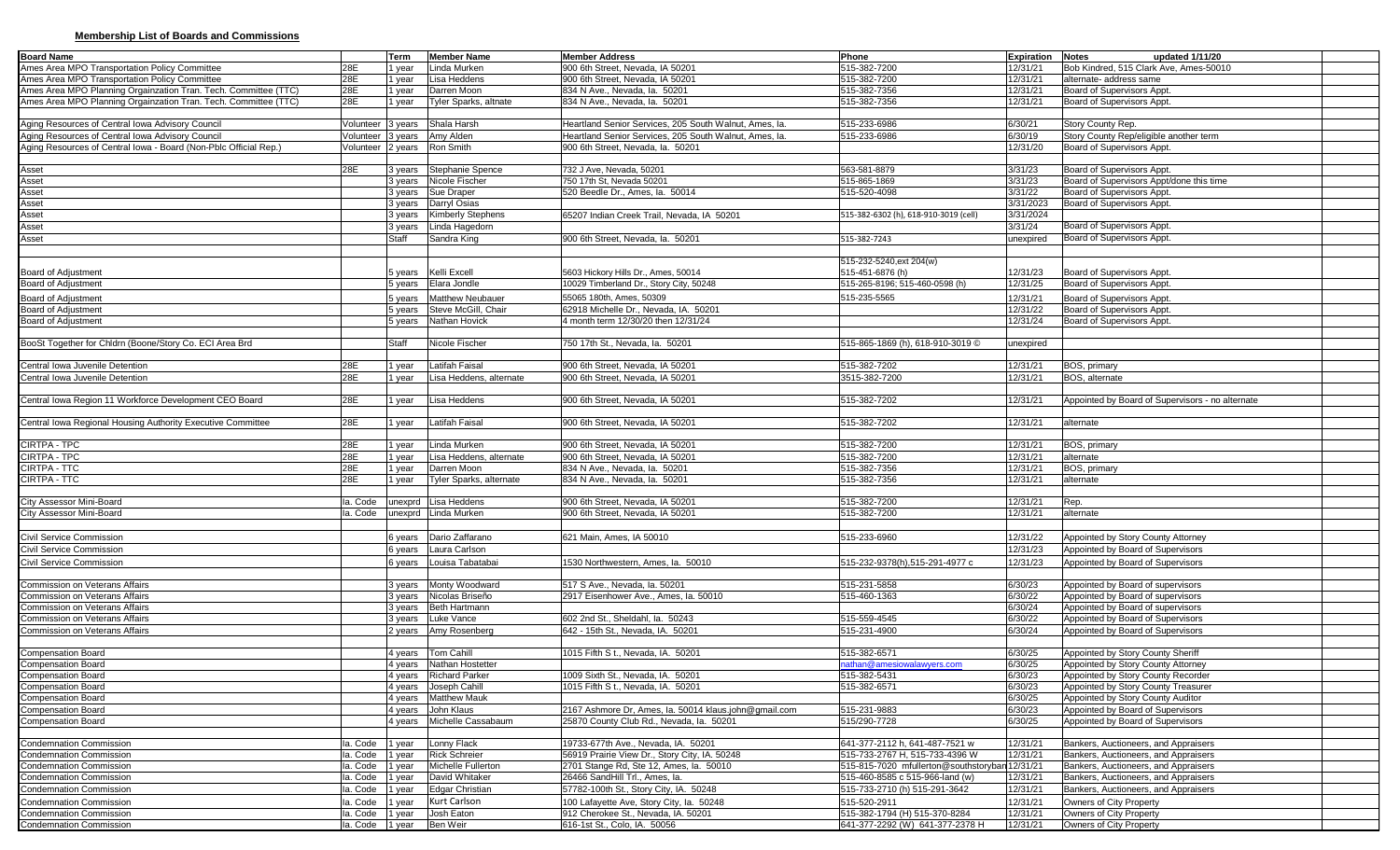## **Membership List of Boards and Commissions**

| <b>Condemnation Commission</b>                                                                                               | Ia. Code | 1 year             | Mark Jackson                                         | 825 Pennsylvania Ave., Story City, la. 50248                                   | 515-733-2121                                   | 12/31/21             | Owners of City Property                                                |
|------------------------------------------------------------------------------------------------------------------------------|----------|--------------------|------------------------------------------------------|--------------------------------------------------------------------------------|------------------------------------------------|----------------------|------------------------------------------------------------------------|
| <b>Condemnation Commission</b>                                                                                               | Ia. Code | 1 year             | Stephen Mahoney                                      | 407 2nd St., Gilbert, IA 50105                                                 | 515-233-1561 (H) 515-290-3640 c                | 12/31/21             | Owners of City Property                                                |
| <b>Condemnation Commission</b>                                                                                               | Ia. Code | year               | Angela Shaw                                          | 2577 Food Sciences Bldg., 536 Farm House Ln, Ames, la.                         | 515-294-0868 angelaml@iastate.edu              | 12/31/21             | Owners of City Property                                                |
| Condemnation Commission                                                                                                      | Ia. Code | I year             | LeRoy Kester                                         | 811 Pennsylvania Ave., Story City, la. 50248                                   | 515-291-6866                                   | 12/31/21             | Owners of City Property                                                |
| <b>Condemnation Commission</b>                                                                                               | Ia. Code | year               | Timothy R. Grandon                                   | 2851 Monroe Dr., Ames, la.                                                     | 515-290-1112                                   | 12/31/21             | Owners of City Property                                                |
| <b>Condemnation Commission</b>                                                                                               | la. Code | year               | Marc Olson                                           | 1007 Sampson Dr., Nevada, IA. 50201                                            | 515-382-5667 w, 515-291-7900 c                 | 12/31/21             | Licensed Real Estate Sales Person                                      |
| Condemnation Commission                                                                                                      | Ia. Code | 1 year             | Lisa Nady                                            | 2922 W. 3rd St., Nevada, la. 50201                                             | 515-509-9469                                   | 12/31/21             | Licensed Real Estate Sales Person                                      |
| <b>Condemnation Commission</b>                                                                                               | la. Code | year               | Matt Law                                             | 1010 NorthPark Blvd, Huxley, la. 50124                                         | 515-313-6138                                   | 12/31/21             | Licensed Real Estate Sales Person                                      |
| <b>Condemnation Commission</b>                                                                                               | la. Code | 1 year             | <b>Misty Metschke</b>                                | 522 Smiley Ave., Ames, la. 50014                                               | 515-451-3279                                   | 12/31/21             | Licensed Real Estate Sales Person                                      |
| <b>Condemnation Commission</b>                                                                                               | Ia. Code | year               | Marian Olive                                         | 1264 Northridge Rd., Story City, IA. 50248                                     | 515-450-1108                                   | 12/31/21             | Licensed Real Estate Sales Person                                      |
| Condemnation Commission                                                                                                      | Ia. Code | year               | Ann Patterson                                        | 520 5th Street, Nevada, IA 50201                                               | 515-382-2733 (H)                               | 12/31/21             | Licensed Real Estate Sales Person                                      |
| <b>Condemnation Commission</b>                                                                                               | Ia. Code | year               | Gina McAndrews                                       | 1411 Roosevelt Ave., Ames, IA. 50010                                           | 515-635-5760                                   | 12/31/21             | Licensed Real Estate Sales Person                                      |
| <b>Condemnation Commission</b>                                                                                               | la. Code | year               | Adrian McMullen                                      | 1018 F Ave., Nevada, la. 50201                                                 | 515-720-4646                                   | 12/31/21             | Licensed Real Estate Sales Person                                      |
| <b>Condemnation Commission</b>                                                                                               | Ia. Code | year               | Heath Finch                                          | 27099 U.S. Hwy 69, Ames, la. 50010                                             | 515/231-8929                                   | 12/31/21             | Owners or Operators of Agricultural Property                           |
| <b>Condemnation Commission</b>                                                                                               | Ia. Code | year               | Frank McLain                                         | 65868-248th St., Nevada, IA., 50201                                            | 515-382-4855h                                  | 12/31/21             | Owners or Operators of Agricultural Property                           |
| <b>Condemnation Commission</b>                                                                                               | Ia. Code | year               | Allen Armbrecht                                      | 70972 250th Street, Colo, IA 50056                                             | 641-377-2979 (H)                               | 12/31/21             | Owners or Operators of Agricultural Property                           |
| Condemnation Commission                                                                                                      | Ia. Code | 1 year             | Al Hermanson                                         | 12621 Hillcrest Drive, Story City, IA 50248                                    | 515-733-2514 (H)                               | 12/31/21             | Owners or Operators of Agricultural Property                           |
| <b>Condemnation Commission</b>                                                                                               | la. Code | year               | Dave Jensen                                          | 59595 250th St., Nevada, la. 50201                                             | 515-290-1544                                   | 12/31/21             | Owners or Operators of Agricultural Property                           |
| <b>Condemnation Commission</b>                                                                                               | Ia. Code | year               | Paul Mens                                            | 26673 680th Avenue, Maxwell, IA 50161                                          | 641-377-2642 (H)                               | 12/31/21             | Owners or Operators of Agricultural Property                           |
| <b>Condemnation Commission</b>                                                                                               | Ia. Code | 1 year             | Jeff Anderson                                        | 20743-620th Ave., Nevada, IA. 50201                                            | 515-290-1237                                   | 12/31/21             | Owners or Operators of Agricultural Property                           |
|                                                                                                                              |          |                    |                                                      |                                                                                |                                                |                      |                                                                        |
| Four Mile Creek Watershed Management Authority                                                                               | 28E      | 1 year             | Leanne Harter                                        | 900 6th Street, Nevada, IA 50201                                               | 515-382-7200                                   | 12/31/21             |                                                                        |
| Four Mile Creek Watershed Management Authority                                                                               | 28E      | 1 year             | Linda Murken, alternate                              | 900 6th Street, Nevada, IA 50201                                               | 515-382-7200                                   | 12/31/21             |                                                                        |
|                                                                                                                              |          |                    |                                                      |                                                                                |                                                |                      |                                                                        |
| Headwaters of the South Skunk River Watershed Management Authority                                                           | 28E      | 1 year             | Linda Murken                                         | 900 6th Street, Nevada, IA 50201                                               | 515-382-7200                                   | 12/31/21             |                                                                        |
| Headwaters of the South Skunk River Watershed Management Authority                                                           | 28E      | 1 year             | Leanne Harter                                        | 900 6th Street, Nevada, IA 50201                                               | 515-382-7200                                   | 12/31/21             |                                                                        |
|                                                                                                                              |          |                    |                                                      |                                                                                |                                                |                      |                                                                        |
| Heart of Iowa Regional Transit Agency                                                                                        | 28E      | 1 year             | isa Heddens                                          | 900 6th Street, Nevada, IA 50201                                               | 515-382-7200                                   | 12/31/21             |                                                                        |
| Heart of Iowa Regional Transit Agency                                                                                        | 28E      | 1 year             | atifah Faisal                                        | 900 6th Street, Nevada, IA 50201                                               | 515-382-7200                                   | 12/31/21             | alternate - address same                                               |
|                                                                                                                              |          |                    |                                                      |                                                                                |                                                |                      |                                                                        |
| Maxwell Public Library Board of Trustees (non-resident)                                                                      |          | 6 years            | Jill Leonard                                         | Maxwell                                                                        |                                                | 6/30/24              | Approved by BOS/recommended by Maxwell City Council                    |
|                                                                                                                              |          |                    |                                                      |                                                                                |                                                |                      |                                                                        |
| <b>Medical Examiner Deputy</b>                                                                                               | Ia. Code | 2 years            | Chris Johnson                                        | 1215 Duff Ave., Ames, IA.                                                      |                                                | 12/31/22             | Deputy                                                                 |
| <b>Medical Examiner Deputy</b>                                                                                               | Ia. Code | 2 years            | <b>Trisha Schlick</b>                                | 1215 Duff Ave., Ames, IA.                                                      |                                                | 12/31/22             | <b>Board of Supervisors</b>                                            |
|                                                                                                                              |          |                    |                                                      |                                                                                |                                                |                      |                                                                        |
| <b>Medical Examiner Investigator</b>                                                                                         | Ia. Code | 2 years            | Amy Fritz                                            | 705-15th St., Nevada, Ia. 50201                                                | 515-290-6937 (h) 515-239-4492 (w)              | 12/31/22             | BOS appt/make 2 yr term as the medical examiner on 12/14               |
| <b>Medical Examiner Investigator</b>                                                                                         | la. Code | 2 years            | Mindy Royster                                        | 1105 Stafford Ave., Ames, la. 50010                                            | 515-290-0442 mindyroyster@gmail.com            | 12/31/22             | BOS appt/make 2 yr term as the medical examiner on 12/14               |
|                                                                                                                              |          |                    |                                                      |                                                                                |                                                |                      |                                                                        |
| Nevada Public Library Board of Trustees (non-resident)                                                                       |          | 6 years            | Eric Gabrielson                                      |                                                                                |                                                | 6/30/25              | Approved by BOS/recommended by Nevada City Council                     |
|                                                                                                                              |          |                    |                                                      |                                                                                |                                                |                      |                                                                        |
| Planning and Zoning Commission                                                                                               |          | 5 years            | Debbie Younkin                                       |                                                                                |                                                | 12/31/21             | <b>Board of Supervisors</b>                                            |
| Planning and Zoning Commission                                                                                               |          | 5 years            | Dalton Johnston                                      |                                                                                |                                                | 12/31/24             | <b>Board of Supervisors</b>                                            |
| Planning and Zoning Commission                                                                                               |          | 5 years            | <b>Wendie Schneider</b>                              | 62815 Prairie Winds Dr., Nevada, la 50201                                      | 515-232-2269                                   | 12/31/23             | <b>Board of Supervisors</b>                                            |
| Planning and Zoning Commission                                                                                               |          | 5 years            | Ray Lee                                              |                                                                                |                                                | 12/31/23             | <b>Board of Supervisors</b>                                            |
| Planning and Zoning Commission                                                                                               |          | 5 years            | Ben Jensen                                           |                                                                                |                                                | 12/31/25             | <b>Board of Supervisors</b>                                            |
|                                                                                                                              |          |                    |                                                      | 16711 563rd Ave., Ames, la. 50010                                              | 515-232-4048 (h) 515-441-2124 (h)              | 12/31/25             |                                                                        |
| Planning and Zoning Commission<br>Planning and Zoning Commission                                                             |          | 5 years<br>5 years | <b>Cheryl Moss</b><br><b>Kathy Mens</b>              | 26673 680th Ave., Maxwell, Ia. 50161                                           | 515-290-0329                                   | 12/31/22             | <b>Board of Supervisors</b><br><b>Board of Supervisors</b>             |
|                                                                                                                              |          |                    |                                                      |                                                                                |                                                |                      |                                                                        |
|                                                                                                                              | la. Code |                    | Linda Murken                                         | 900 6th Street, Nevada, IA 50201                                               |                                                |                      |                                                                        |
| Second Judicial District, Department of Corrections Services<br>Second Judicial District, Department of Corrections Services | la. Code | 1 year<br>1 year   | atifah Faisal, alternate                             | 900 6th Street, Nevada, IA 50201                                               | 515-382-7200<br>515-382-7200                   | 12/31/21<br>12/31/21 | Email; pattee yetmar@iowa.gov for appt.<br>alternate                   |
|                                                                                                                              |          |                    |                                                      |                                                                                |                                                |                      |                                                                        |
|                                                                                                                              | 28E      |                    | Linda Murken                                         |                                                                                |                                                | 12/31/21             |                                                                        |
| StoryComm Board of Directors<br>StoryComm Board of Directors                                                                 |          | 1 year<br>1 year   | Latifah Faisal, alternate                            | 900 - 6th St., Nevada, IA. 50201<br>900 - 6th St., Nevada, IA. 50201           | 515-382-7210<br>515-382-7210                   | 12/31/21             | Appt. by the BOS<br>Appt. by the BOS                                   |
|                                                                                                                              |          |                    |                                                      |                                                                                |                                                |                      |                                                                        |
|                                                                                                                              | 28E      | 1 year             | Linda Murken                                         | 900-6th St., Nevada, IA. 50201                                                 | 515-382-7200                                   |                      |                                                                        |
| Story County 911 Service Board<br>Story County 911 Service Board                                                             |          | 1 vear             | Latifah Faisal, alternate                            | 900-6th St., Nevada, IA, 50201                                                 | 515-382-7200                                   | 12/31/21<br>12/31/21 | Story County, alternate<br>Story County, alternate                     |
|                                                                                                                              |          |                    |                                                      |                                                                                |                                                |                      |                                                                        |
|                                                                                                                              | la. Code |                    |                                                      |                                                                                |                                                | 12/31/22             |                                                                        |
| Story County Board of Health                                                                                                 | Ia. Code | 3 years<br>3 years | Molly Lee                                            | Lisa Heddens/Ex-Officio membel900 - 6th St Nevada. IA. 50201                   | 515-382-7200                                   |                      |                                                                        |
| Story County Board of Health                                                                                                 |          |                    |                                                      |                                                                                |                                                | 12/31/21             | Board of Supervisors Appt.                                             |
| Story County Board of Health                                                                                                 | la. Code | 3 years            |                                                      | Lauris Olson/Ex-Officio member 900 - 6th St., Nevada, IA. 50201                | 515-382-7200                                   | 12/31/21             | Board of Supervisors Appt.                                             |
| Story County Board of Health                                                                                                 | Ia. Code | 3 years            | Louisa Tabatabai                                     |                                                                                |                                                | 12/31/21             | Board of Supervisors Appt.                                             |
| Story County Board of Health                                                                                                 | Ia. Code | 3 years            | John Kluge, DVM                                      | 57160 Sand Hill Ln., Ames, IA 50010                                            | 515-232-5185 (H)                               | 12/31/23             | Board of Supervisors Appt.                                             |
| Story County Board of Health                                                                                                 | Ia. Code | 3 years            | John Paschen, MD                                     | 2117 Graeber St., Ames, IA 50010                                               |                                                | 12/31/23             | Board of Supervisors Appt.                                             |
| Story County Board of Health                                                                                                 | Ia. Code | 3 years            | <b>Mark Speck</b>                                    | 5620 Hickory Hills Dr., Ames, IA 50010                                         | 515-292-2108                                   | 12/31/21             | Board of Supervisors Appt.                                             |
|                                                                                                                              |          |                    |                                                      |                                                                                |                                                |                      |                                                                        |
| <b>Story County Conservation Board</b>                                                                                       | la. Code | 5 years            |                                                      | Linda Murken/Ex-Officio member 900 6th Street, Nevada, IA 50201                | 515-382-7201                                   | 12/31/21             | Appt. by the Board of Supervisors                                      |
| <b>Story County Conservation Board</b>                                                                                       | la. Code | 5 years            | Nancy K. Franz-Secretary                             | 1522 Linden Dr., Ames, IA. 50010                                               | 515-233-7195                                   | 12/31/24             | Appt. by the Board of Supervisors                                      |
| <b>Story County Conservation Board</b><br><b>Story County Conservation Board</b>                                             | Ia. Code | 5 years            | Craig Meyers-Chair<br>Ia. Code 5 years   Ted Tedesco | 24099-67th Ave., Nevada, IA, 50201<br>1801-20th St., Apt. F11, Ames. Ia. 50010 | 515-577-3947<br>515-232-7088 (h), 515-290-4189 | 12/31/22<br>12/31/23 | Appt. by the Board of Supervisors<br>Appt. by the Board of Supervisors |